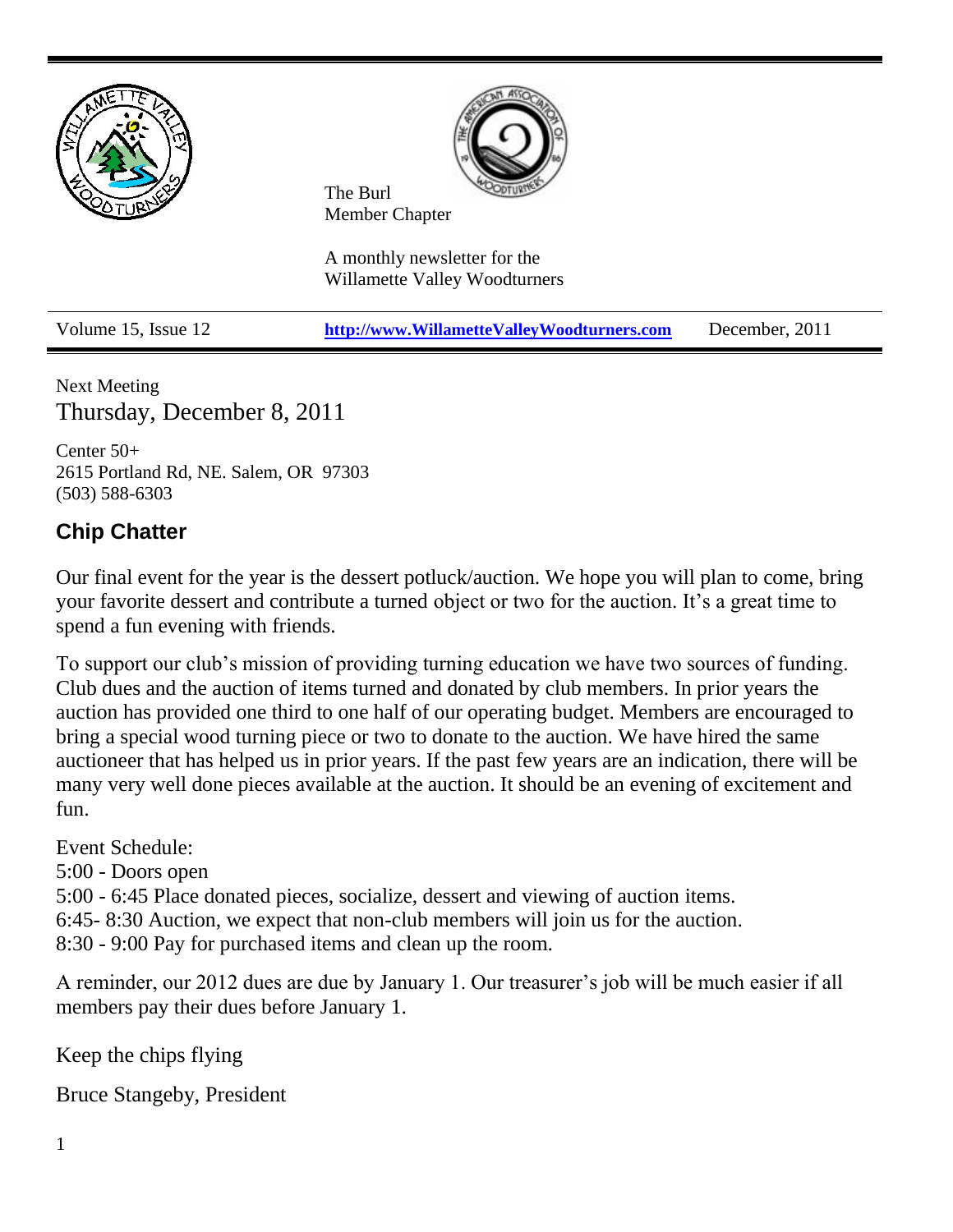2012 is going to be another outstanding year for the club, so don't miss out… keep your dues current!

Thanks to the 38 members who have already paid their 2012 dues. For those who have not yet done so, would you please either mail your check and completed renewal form to Elling Hoem (address is on the renewal form), or bring both check & completed form to the December meeting IN AN ENVELOPE WITH YOUR NAME ON IT. Your help with this process will assure timely and proper accounting of all forms and checks.

If you turned age 80 during 2011 and have been a paying member for the previous 5 years, then you qualify for the "Honored Life Member" status and only need to return the renewal form. Thank you so much to all members for your help in completing the 2012 renewal process.

Elling Hoem Treasurer WVW

# Club Business **Current & Upcoming Events**

## **December Auction** (Thursday, December 8, 2011)

**Christmas Auction.** Over the years our December meeting has evolved into a social event for members, your spouse, family, and friends that you think might enjoy the evening. You are also encouraged to bring a special woodturning project or two to donate to the auction. Our dues are kept low in part because the auction has provided one third to one half of our budget needs. So, invite some friends, attend the auction, and buy some nice Christmas presents produced by your fellow members.





## **January Demonstration** (Thursday, January 12, 2012)

In January we are going to have Nick Cook as our demonstrator. He is one of the founding members of the AAW, and has been a professional wood turner since the mid 1970's. In addition to the Thursday evening meeting, He will be giving an all-day demonstration on Friday (we still have room available for this) and a hands on workshop on Saturday and Sunday (we still have one or two spots available). The cost of the demo is \$20 and the two day workshop \$195. Sign-up sheets will be available at the December meeting.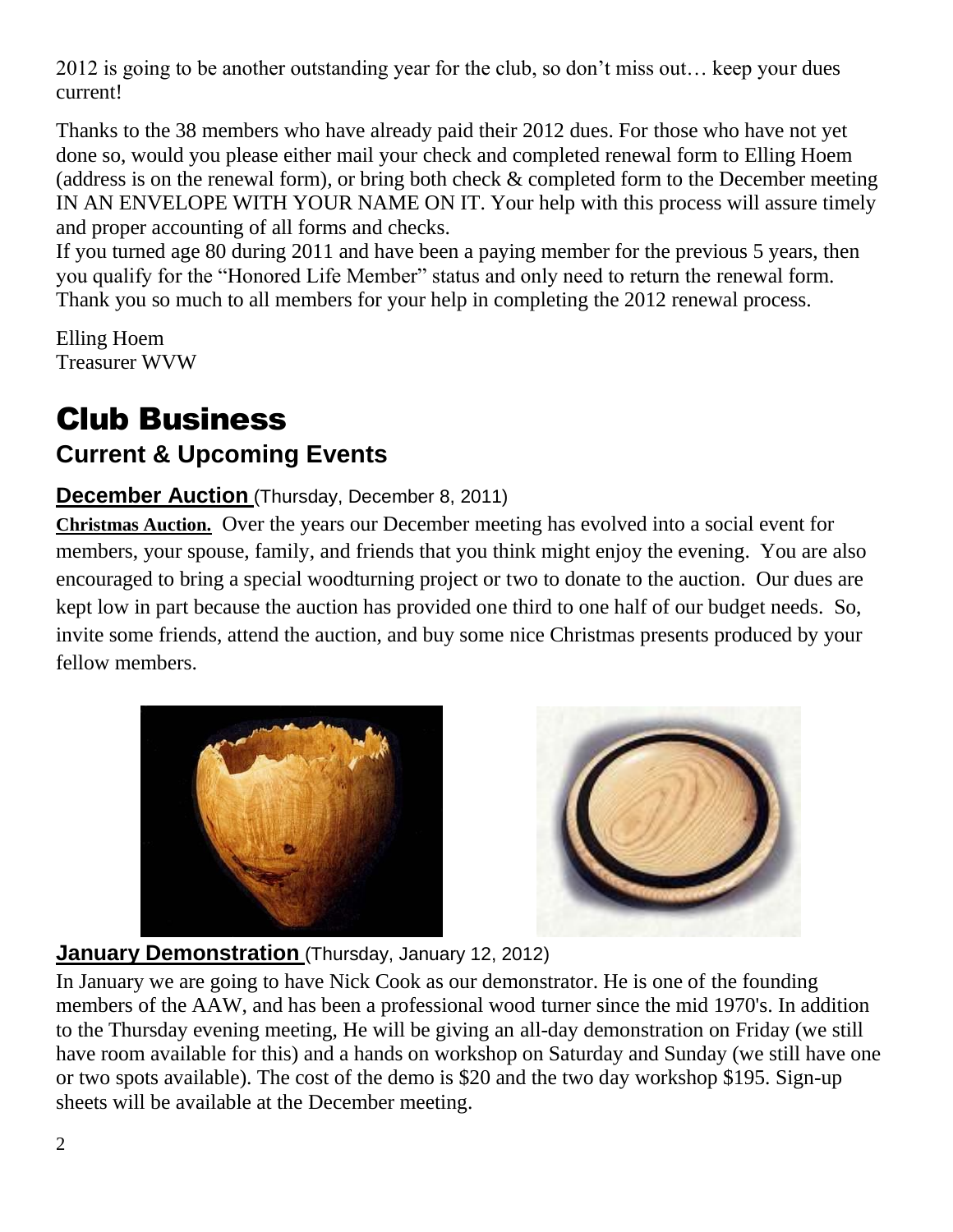# Membership Rewards (sorry, available to club members only)

## *Library*

A friendly reminder to members with books and /or videos checked out from the library. Please return them at this next meeting.

### *Wood Gathering*

Sign-up sheets will be available to indicate your availability to help with wood gathering. Anyone who learns of a tree or log that is available to the club should notify Jerry Lelack (503 510-1577) or Bob Hutchinson (503 508-3279). The intent is to gather wood, process it to usable pieces, store it at the home of Terry Gerros', and then make it available to members. Terry can be reached at 503 580-5013.

----------------------------------------------------- **From Terry Gerros**: Hey all, as many of you know Mike Smith and I hauled a small boat load of wood to SWAT at the end of August. Many of you took advantage and bought some blanks from Mike. Before we left, I talked Mike into leaving a number of turning blanks to sell to the members of our club. Currently I have Ambrosia maple, Honey Locust, Mineral stained Poplar and a few other species available. There are some really nice blanks available in many different sizes. Mike also has left several sections of Maple burl logs. The log sections are at my place and have the price painted on them. If you have an interest, let me know and we can make arrangements for you to come by and take a look. I have a chainsaw large enough to cut these log sections so you can handle them. They are loaded with burls and you won't be disappointed. Give me a call on my cell: 503-580-5013.

**Equipment for sale:** Jet mini lather, jet filtration system. Woodpecker precision router table. Contact: Mike & Leslie Bossen- 503-658-3797 or Bossen19035@comcast.net.

#### *Supplies*

The club purchases a few supplies in bulk and sells it to members at club cost. We routinely have superglue (\$5), black or brown superglue (\$10) accelerator (\$6) and Anchor Seal (\$10/gal). Recently the club purchased a small supply of half round protractors (\$6) used to measure the angle ground on a tool, HSS rods (\$3)  $\frac{1}{4}$ " x 8" used to make the round skews demonstrated by Bill McCoy at the October meeting, and depth gauge (\$5). Bob Quadros will have the resale items still available at the meeting. Please bring the correct change for the items you want.

### **Club Member Discounts**

- From Terry Gerros: Club orders will be going out on **December 12th**. If our order equals or exceeds \$1,000, Craft Supply gives us a 13% discount plus free shipping. If you order from the sales items, you will receive the club discount in addition to the sale discount, making many items available at very attractive prices.
- Club members are registered with Klingspor's Woodworking Shop at [www.woodworkingshop.com](http://www.woodworkingshop.com/) or 800-228-0000, they have your name and will give you a 10% discount.
- Hartville Tool will give club members a 20% discount for the next year and a 15% discount after that: [www.hartvilletool.com](http://www.hartvilletool.com/) or 800-345-2396
- If you show your club card at checkout time to the cashier at Woodcraft in Tigard they will give you a 10% discount (may not apply to some machinery).
- Exotic Wood is offering a discount of 15% off any orders placed at: [www.exoticwoodsusa.com](http://www.exoticwoodsusa.com/). (This includes sale items and free shipping on orders over \$300). Use promo code ewusaAAW
- Gilmer Wood now offers our club a 10% discount on purchases made there. If you haven't been to Gilmers, it is well worth the trip to Portland, if only to make your mouth water and make you cry if you leave empty handed.